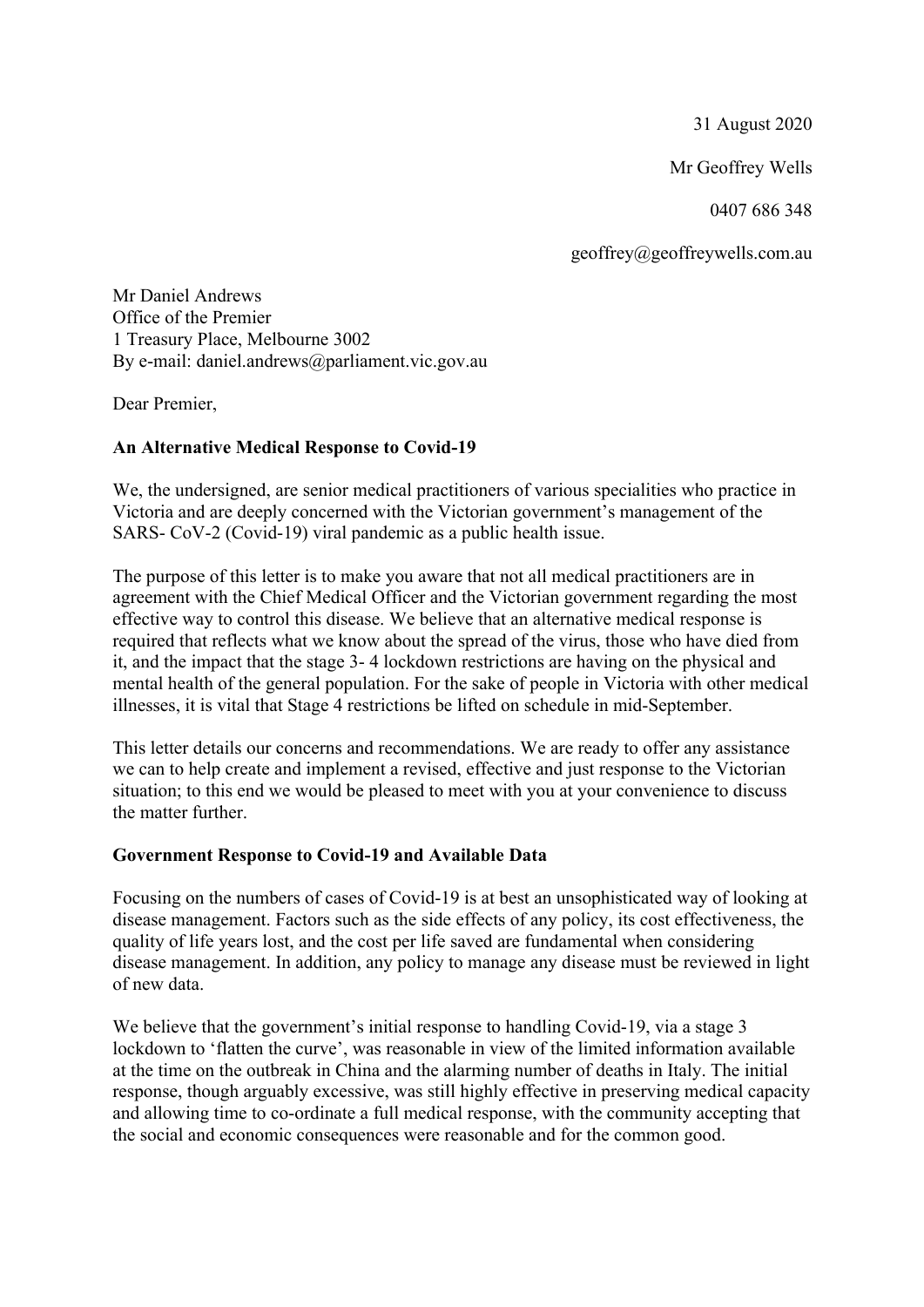However, we now know that whilst Covid-19 is highly contagious, it is of limited virulence. Whilst an accurate cause of death of a person can be difficult to determine, we are told that since March 2020, 565 Victorian patients have died either with or from the virus  $(31<sup>st</sup>$  August numbers). This compares with annual Victorian deaths of approximately 10,000 patients with cardiovascular disease and 11,000 with cancer. Accordingly, the Covid-19 deaths are a relatively small proportion of the 114 deaths per day that are normally seen in Victoria. In comparison, since the start of March Covid-19 has been associated with 3 of the 114 deaths per day.

Most of the 565 deaths have occurred in nursing homes which according to doctors currently working in this environment have described causal factors related not only to the virus but to other care related issues, including isolation, loneliness, and related diminished nutritional intake.

However, in Victoria we have had 541 LESS deaths this July compared to July last year. (3,561 deaths compared to 4,102 deaths in July 2019)

In Australia last year, 2019, in the month of July alone we had 71,000 new laboratory confirmed cases. And a total of 313,000 laboratory confirmed cases of Influenza for the year. This is only a fraction of the actual total cases of influenza, as many cases go untested.

In August 2017 we had 99,000 new laboratory confirmed cases of Influenza and a total of over 250,000 cases for the year.

During 2017 and 2019 Influenza resulted in 25-30,000 hospital admissions and up to 2500 ICU admissions across Australia. 3% of hospital admissions were pregnant women and up to 18% were under the age of 16.

The deaths from Influenza each and every year is between 3500 and 4000 according to the Australian Influenza Specialist Interest Group website and the Australian Bureau of Statistics. This is despite recent excellent rates of vaccination in the vulnerable population and millions of vaccinations utilised each year. (2020,18 million, 2019 13.2 million, 2018 11 million, 2016 8.3 million)

**The vast majority of deaths associated with Covid-19 have occurred in frail people over 80 years, many of whom also had significant co-morbidities. In Victoria more than 73% of known Covid-19 deaths resided in nursing homes**. (381 out of 524 and 30 out of 52 in NSW, as of  $30<sup>th</sup>$  of August).

For people who are physically well and under 60 years of age, the mortality risk is extremely low. Contrary to what you have said, Mr Andrews, the virus DOES discriminate. See graphs below.

Since June 2020, the death rate has risen sharply in aged care facilities where the risk of transmission of Covid-19 has been unacceptably high. However, the government, and the doctors advising it, have not reviewed their policy in order to focus on this vulnerable segment of the population. Instead, stage 3-4 lockdowns for the whole community have continued for no apparent scientific reason.

### **Medical and Social Consequences of the Government's Current Policy**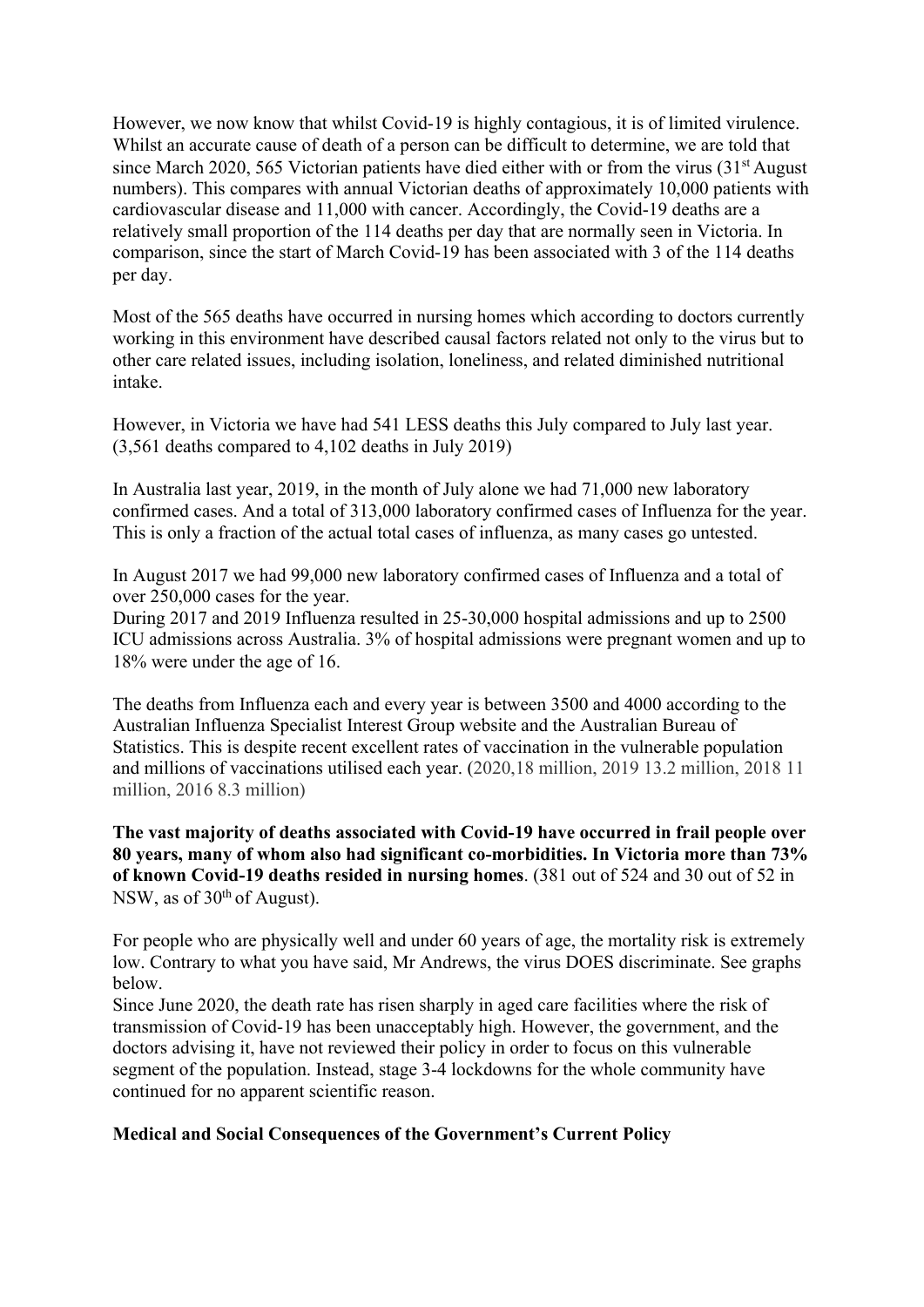As medical practitioners, it is our collective experience that patients are presenting later to us with their medical complaints. Specialist referrals from GPs, and indeed GP workload, have fallen dramatically due to patients' reluctance to leave home in fear of acquiring the virus. As a direct consequence of this delay, many will have poorer prognoses. This has especially been the case with consultants who treat cancer. A study in the UK estimated an extra 4000 deaths from not screening the four main cancers alone and not from lack of treatment.

In addition, it is our professional opinion that the stage 4 lockdown policy has caused unprecedented negative economic and social outcomes in people, which in themselves are having negative health outcomes. In particular, it has caused or exacerbated depression, anxiety and other mental health issues, as well as contributed to domestic violence, through an extreme and unjustified disruption to family, social and work life. Job losses, home schooling, the isolation of the elderly and single people and the restriction on the number of people who may attend funerals, are but a few examples of how the government's current response is harming the health of the general population.

In short, the medical, psychological and social costs of the lockdown are disproportionately enormous compared to the limited good being done by current policies, and are relevant factors to be taken into account by any responsible government.

# **Proposed Amendments to the** *Public Health and Wellbeing Act 2008* **(Vic)**

We further note with much concern, that the proposed amendment to the *Public Health and Wellbeing Act* that would effectively allow the government to continue its current policy to manage Covid-19 even if there were to be zero cases over a period of time. This is unfathomable and certainly contrary to the objects of the Act, which require accountability, proportionality and collaboration to be fulfilled.

Specifically, the legislation explicitly mandates that the government's decisions on public health initiatives must be transparent, systematic and appropriate, with members of the public given access to reliable information in appropriate forms to facilitate a good understanding of the issue. In addition, the legislation acknowledges that decisions will be enhanced through collaboration between all levels of government and industry, business, communities and individuals.

### **Recommendations**

For all these reasons, ordinary sensible people if properly informed, should inevitably conclude that the current government policy is ill focussed, heavy handed, and unjustifiable as a proportionate response to the risks posed by Covid-19 to the public's health. As the virus is not going away soon, and an effective vaccine may not be available for a considerable period of time, if at all, we respectfully call upon the government to do the following:

- 1. The State of Emergency not be continued past September  $13<sup>th</sup>$  with an agreement made for parliament to be allowed to openly discuss and debate appropriate medical plans to manage the current Covid-19 crisis. A panel of non-politically aligned medical and health-related experts be selected by a bi-partisan parliamentary group to provide the transparent and active role of informing and advising government decisions and responses to the epidemic.
- 2. Ensure adequate measures, testing, and protection of the vulnerable, especially those in Aged Residential Care environments and their families and carers.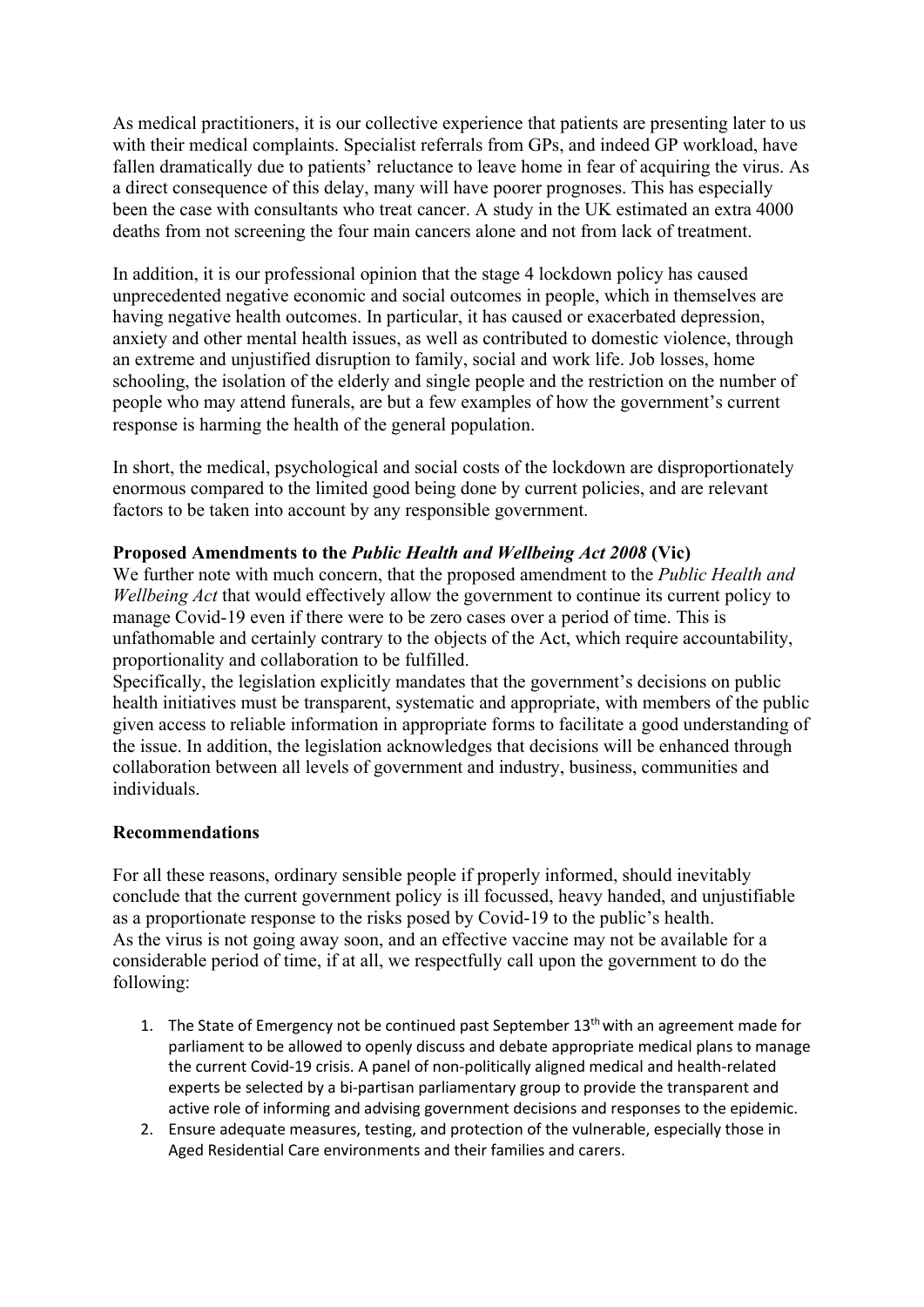- 3. Clearly communicate to the public the medical evidence-base, objectives and timelines of any proposed future management plans, with open disclosure of the processes and negative consequences, to inform those discussions and decisions.
- 4. A broader focus be given to the health and well-being of Victorians, by utilising all relevant available data and by calculating the costs and harms, including the social, economic, family, emotional, psychological and spiritual impacts on the community, of any decisions and plans to manage the Covid-19 crisis, thereby explaining and justifying the merits of these plans as a reasonable and proportionate response.
- 5. To review regularly the outcomes of any management decisions and demonstrate a willingness to modify plans as new data and insights become available.

Thank you for your time in reading this letter. We look forward to your early response.

Yours faithfully,

# **Lead Authors:**

Mr Geoff Wells, Consultant Urologist.

Mr Bob Millar, Transplant Surgeon.

Mr Jonathan Baré, Orthopaedic Surgeon.

Dr Eamonn Mathieson, Consultant Anaesthetist.

Dr Nick Gelber, Consultant Radiologist.

### **Lead Signatories:**

Professor John Murtagh, AO Academic General Practitioner, Monash University.

Professor John Martin AO, Emeritus Professor of Medicine, University of Melbourne.

Professor Haydn Walters, Respiratory Medicine, University of Tasmania.

Professor Kuruvilla George, Geriatric Psychiatrist.

Assoc. Prof Andrew Shimmin, Orthopaedic Surgeon.

Dr Andrew See, Radiation Oncologist.

Dr Antonio Grossi, Consultant Anaesthetist.

Mr Michael Knight, Consultant Orthopaedic Surgeon.

Mr Peter Denton, General Surgeon.

Mr William Edwards, Orthopaedic Surgeon.

Dr Andrew Taylor, Consultant Gastroenterologist.